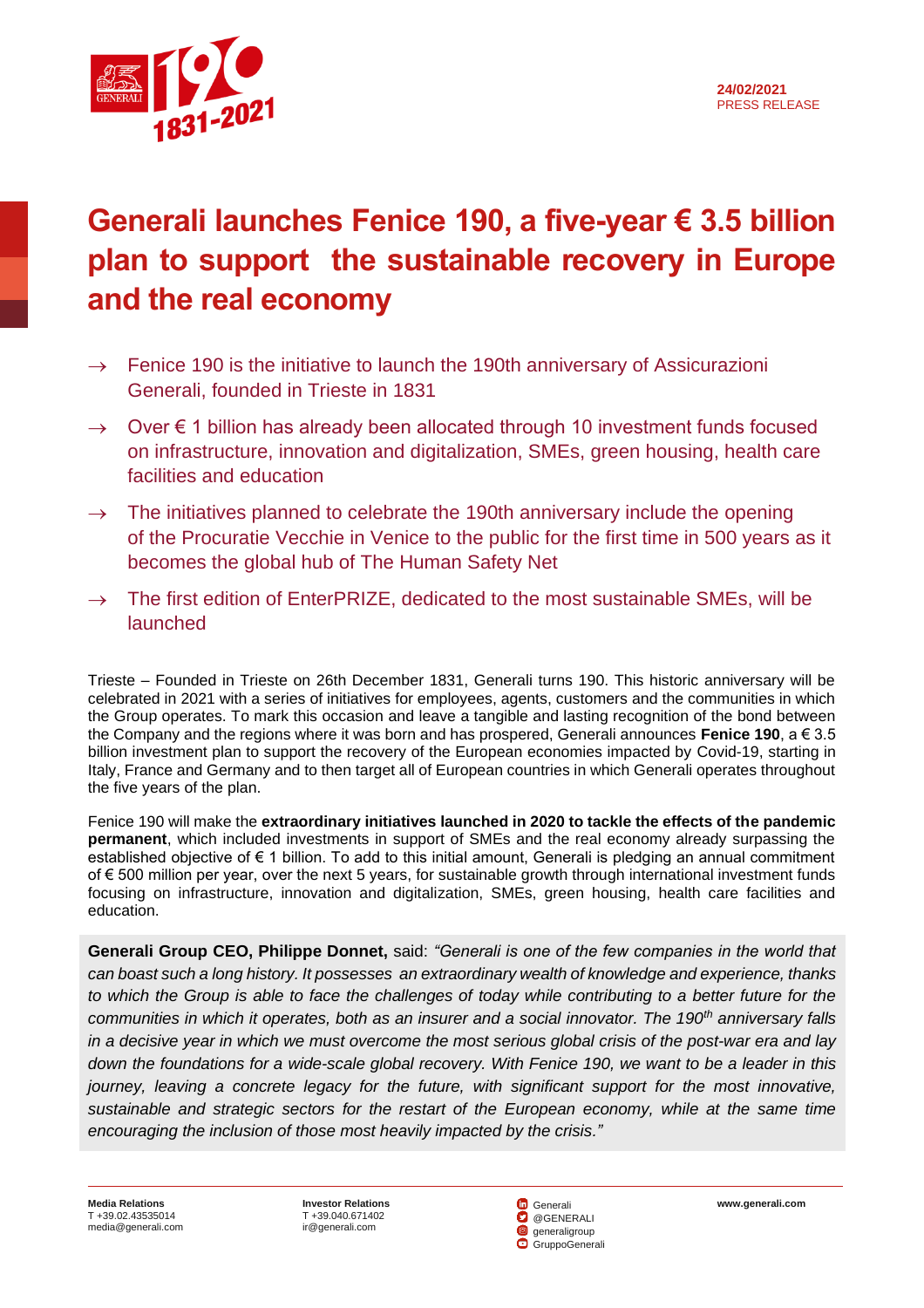

The Fenice 190 plan is implemented through the Generali Investments multi-boutique platform and is open to third-party funds and institutional investors as well as all companies of the Group, that can participate in investment allocation based on their own objectives. The selection of initiatives is guided by an investment committee of the Asset & Wealth Management Business Unit, led by CEO Carlo Trabattoni, with experts in real assets, sustainability, private markets, credit and equity. The CEO of Generali Real Estate, Aldo Mazzocco, is in charge of the committee which uses an approach based on compliance with the 17 United Nations Sustainable Development Goals (SDGs) and the specific objective to generate a positive impact on the economic recovery and the real economy in Europe.

To date, ten investment opportunities have already been identified for a multifaceted commitment of € 1.05 billion, ranging from support to European SMEs, green housing and infrastructure with a particular focus on digital, health and energy transition that share a strong focus on environmental and social sustainability.

## The celebrations of Generali's 190th Anniversary

The **Chairman of Assicurazioni Generali, Gabriele Galateri di Genola**, said: "*Today more than ever, in an unprecedented context, the Generali Group intends to build a shared and sustainable vision for the future of all stakeholders. In 2021, the year that we hope will mark the start of the economic recovery, we celebrate our anniversary through a number of initiatives that combine past and future to offer new opportunities for growth and sharing. We are committed to being part of the development towards an increasingly sustainable society by implementing the ambitious Fenice 190 investment program. At the*  same time, we intend to build on the extraordinary legacy of skills and history in the Company so that it *can stimulate knowledge and inspiration for future generations*."

Generali is celebrating 190 years of life with a series of initiatives taking place throughout 2021. December will mark the completion of the restoration and renovation project overseen by David Chipperfield Architects for the Procuratie Vecchie in Venice, which will be opened to the public after 500 years, becoming the global hub of The Human Safety Net Foundation.

[The Human Safety Net](https://www.thehumansafetynet.org/it/) was founded in 2017 with the mission of unlocking the potential of vulnerable people so they can improve the living conditions of their families and communities. The programs offer support to families with children ages 0-6 and promote the integration of refugees through work and entrepreneurship. The Human Safety Net is currently present in 23 countries, working closely with a network of more than 50 non-profit organizations to maximize its impact on communities. It is a social innovation platform which will host dedicated activities in Venice using its facilities for the exchange of ideas on society's most pressing issues. In doing so, Generali pursues its goal of transforming Venice into the capital of sustainability.

Autumn will see the first edition of **EnterPRIZE**, an initiative dedicated to European small and medium-sized enterprises with the goal of encouraging them to adopt sustainable business models, to provide visibility to those which have already done so, and to stimulate public debate on the subject. An online platform will be activated to share best practices and download content and information about sustainability. At the same time, the first edition of a White Paper on sustainability created with Bocconi University will be presented, dedicated to the effects of the introduction of sustainability principles in European SMEs.

The 190<sup>th</sup> anniversary celebrations will involve Trieste - the city where Generali was founded in December 1831 - and the local community. In the new spaces in Palazzo Berlam, recently renovated by architect Mario Bellini, the Company's **Historical Archives** will be opened to the public with an innovative interactive format. Courses and classroom lessons at the Group Academy, the new global training center, will also be launched in Palazzo Berlam.